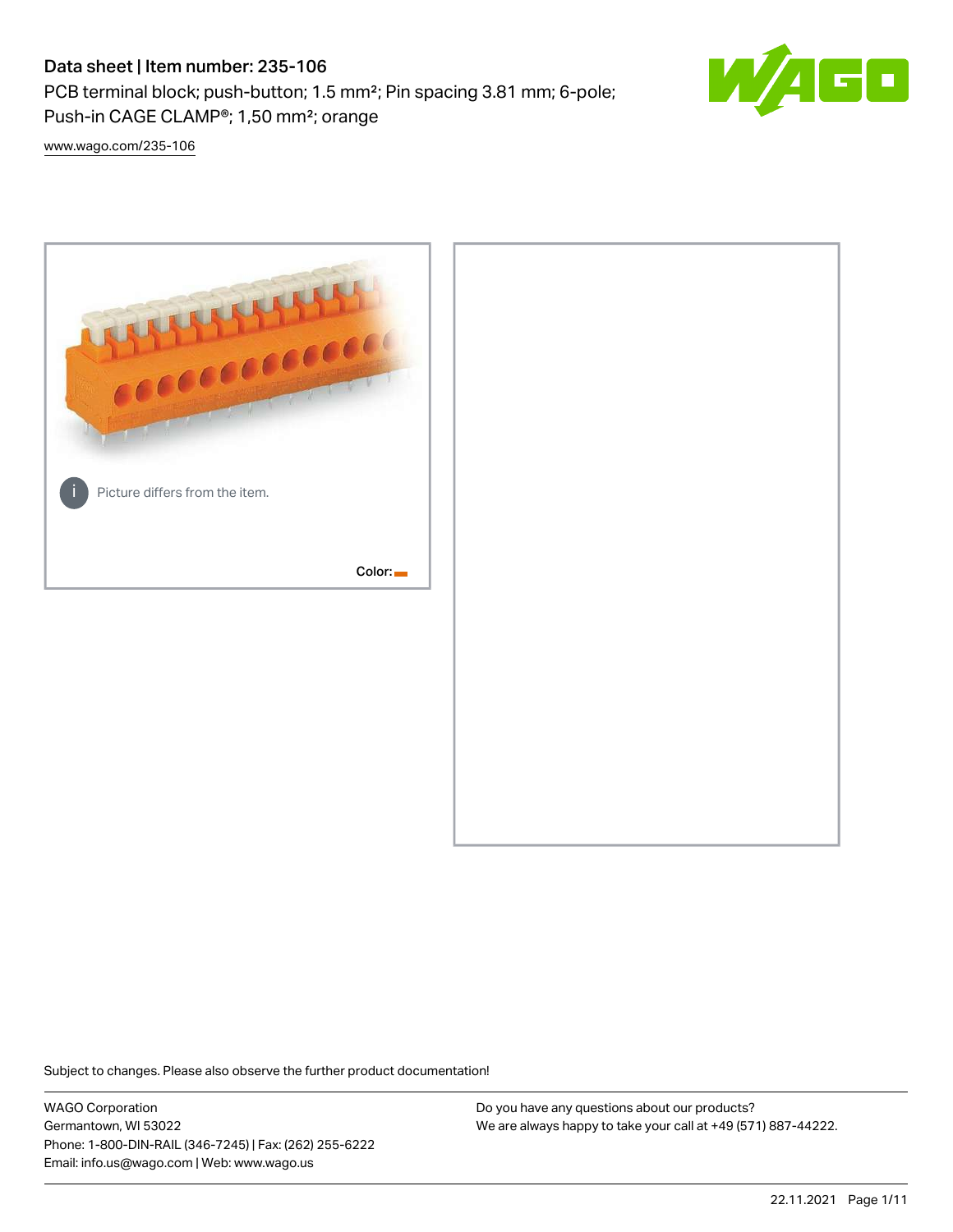

Dimensions in mm

 $L =$  (pole no. x pin spacing) + 1.5 mm

#### Item description

- **PCB terminal strips with push-buttons**
- $\blacksquare$ Push-in termination of solid and ferruled conductors
- $\blacksquare$ Convenient termination/removal of fine-stranded conductors via push-buttons

## Data Notes

Variants: Other pole numbers

Subject to changes. Please also observe the further product documentation! Other colors

WAGO Corporation Germantown, WI 53022 Phone: 1-800-DIN-RAIL (346-7245) | Fax: (262) 255-6222 Email: info.us@wago.com | Web: www.wago.us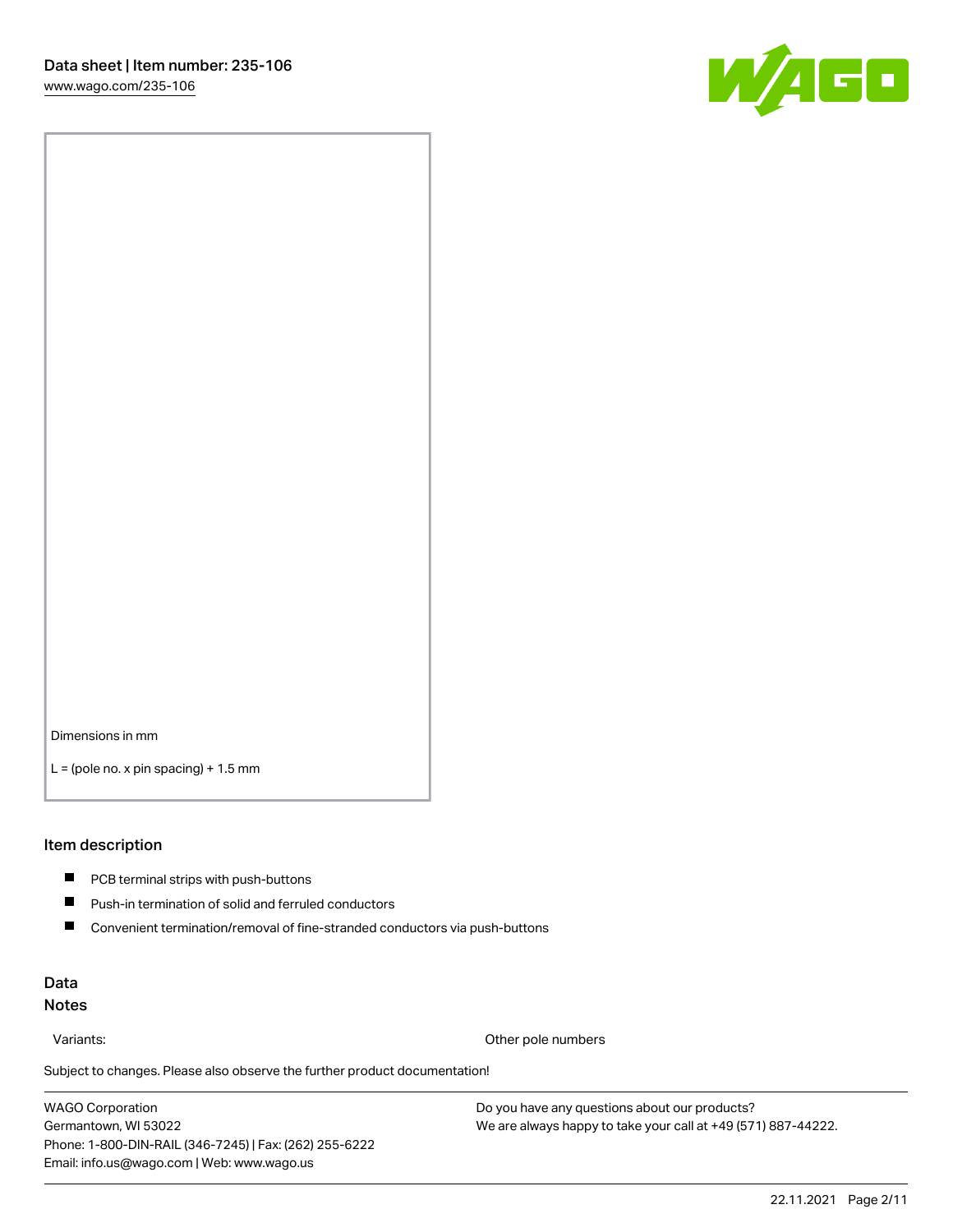

Other colors Mixed-color PCB connector strips Direct marking Other versions (or variants) can be requested from WAGO Sales or configured at https://configurator.wago.com/

#### Electrical data

#### IEC Approvals

| Ratings per                 | IEC/EN 60664-1                                                        |
|-----------------------------|-----------------------------------------------------------------------|
| Rated voltage (III / 3)     | 200 V                                                                 |
| Rated surge voltage (III/3) | 4 <sub>k</sub> V                                                      |
| Rated voltage (III/2)       | 320 V                                                                 |
| Rated surge voltage (III/2) | 4 <sub>k</sub> V                                                      |
| Nominal voltage (II/2)      | 500 V                                                                 |
| Rated surge voltage (II/2)  | 4 <sub>k</sub> V                                                      |
| Rated current               | 17.5A                                                                 |
| Legend (ratings)            | $(III / 2)$ $\triangle$ Overvoltage category III / Pollution degree 2 |

### UL Approvals

| Approvals per                  | UL 1059 |
|--------------------------------|---------|
| Rated voltage UL (Use Group B) | 300 V   |
| Rated current UL (Use Group B) | 10 A    |
| Rated voltage UL (Use Group D) | 300 V   |
| Rated current UL (Use Group D) | 10 A    |

# CSA Approvals

| Approvals per                   | CSA   |
|---------------------------------|-------|
| Rated voltage CSA (Use Group B) | 300 V |
| Rated current CSA (Use Group B) | 10 A  |

### Connection data

| Total number of connection points |  |
|-----------------------------------|--|
| Total number of potentials        |  |
| Number of connection types        |  |
| Number of levels                  |  |

.<br>Subject to changes. Please also observe the further product documentation!

WAGO Corporation Germantown, WI 53022 Phone: 1-800-DIN-RAIL (346-7245) | Fax: (262) 255-6222 Email: info.us@wago.com | Web: www.wago.us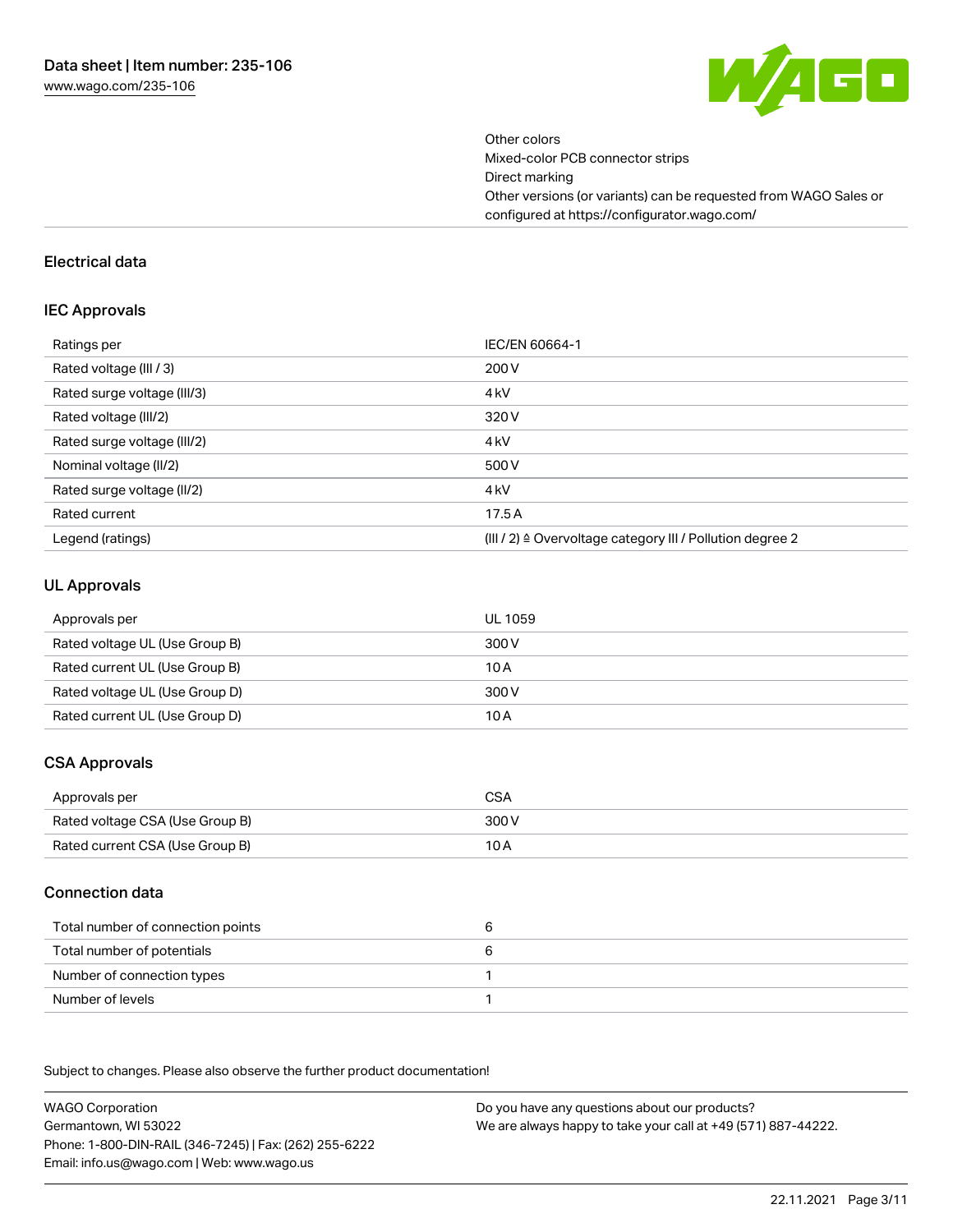[www.wago.com/235-106](http://www.wago.com/235-106)



# Connection 1

| Connection technology                             | Push-in CAGE CLAMP®                    |
|---------------------------------------------------|----------------------------------------|
| Actuation type                                    | Push-button                            |
| Solid conductor                                   | $0.51.5$ mm <sup>2</sup> / 20  16 AWG  |
| Fine-stranded conductor                           | $0.751.5$ mm <sup>2</sup> / 20  16 AWG |
| Fine-stranded conductor; with insulated ferrule   | $0.251$ mm <sup>2</sup>                |
| Fine-stranded conductor; with uninsulated ferrule | $0.251$ mm <sup>2</sup>                |
| Strip length                                      | $910$ mm $/0.350.39$ inch              |
| Conductor connection direction to PCB             | 0°                                     |
| Number of poles                                   | 6                                      |

# Physical data

| Pin spacing                          | 3.81 mm / 0.15 inch    |
|--------------------------------------|------------------------|
| Width                                | 24.36 mm / 0.959 inch  |
| Height                               | 19.1 mm / 0.752 inch   |
| Height from the surface              | 15.5 mm / 0.61 inch    |
| Depth                                | 12.5 mm / 0.492 inch   |
| Solder pin length                    | 3.6 <sub>mm</sub>      |
| Solder pin dimensions                | $0.4 \times 0.8$ mm    |
| Drilled hole diameter with tolerance | 1 <sup>(+0.1)</sup> mm |

# PCB contact

| PCB Contact                         | тнт                                      |
|-------------------------------------|------------------------------------------|
| Solder pin arrangement              | over the entire terminal strip (in-line) |
| Number of solder pins per potential |                                          |

# Material data

| Color                       | orange                                |
|-----------------------------|---------------------------------------|
| Material group              |                                       |
| Insulation material         | Polyamide (PA66)                      |
| Flammability class per UL94 | V0                                    |
| Clamping spring material    | Chrome nickel spring steel (CrNi)     |
| Contact material            | Electrolytic copper $(E_{\text{CL}})$ |
| Contact plating             | tin-plated                            |
| Fire load                   | $0.064$ MJ                            |

Subject to changes. Please also observe the further product documentation!

| <b>WAGO Corporation</b>                                | Do you have any questions about our products?                 |
|--------------------------------------------------------|---------------------------------------------------------------|
| Germantown, WI 53022                                   | We are always happy to take your call at +49 (571) 887-44222. |
| Phone: 1-800-DIN-RAIL (346-7245)   Fax: (262) 255-6222 |                                                               |
| Email: info.us@wago.com   Web: www.wago.us             |                                                               |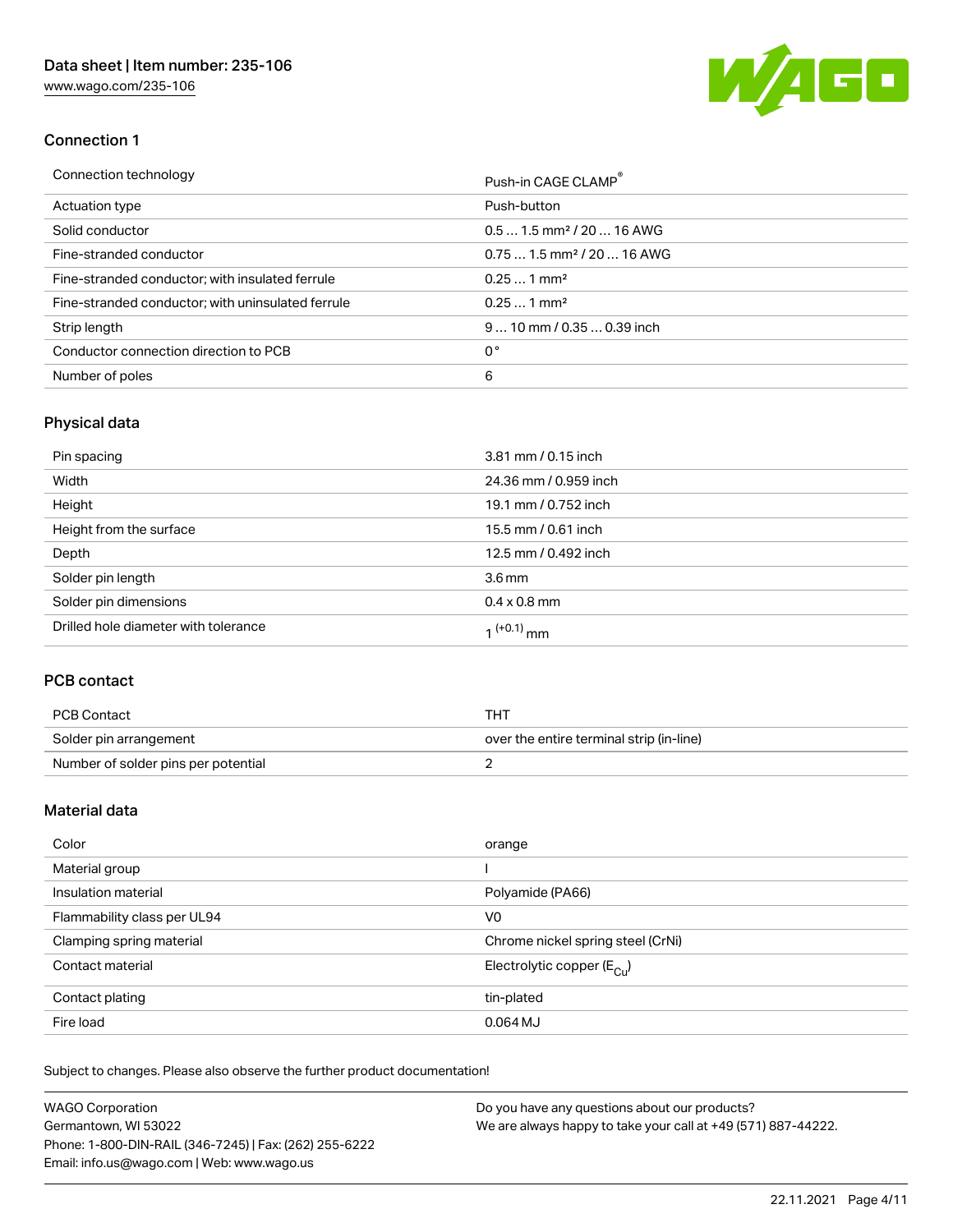[www.wago.com/235-106](http://www.wago.com/235-106)



| Weight                          | 3.6 <sub>g</sub> |
|---------------------------------|------------------|
| $\overline{\phantom{0}}$<br>. . |                  |

#### Environmental requirements

| Limit temperature range | $-60+105 °C$ |
|-------------------------|--------------|
| .                       |              |

## Commercial data

| Product Group         | 4 (Printed Circuit) |
|-----------------------|---------------------|
| PU (SPU)              | 180 (45) Stück      |
| Packaging type        | box                 |
| Country of origin     | <b>CH</b>           |
| <b>GTIN</b>           | 4044918828604       |
| Customs tariff number | 8536904000          |

## Approvals / Certificates

### Country specific Approvals

| Logo        | Approval                                                                   | <b>Additional Approval Text</b> | Certificate<br>name         |
|-------------|----------------------------------------------------------------------------|---------------------------------|-----------------------------|
|             | <b>CCA</b><br>DEKRA Certification B.V.                                     | EN 60947                        | NTR NL-<br>7144             |
| <b>KEMA</b> | <b>CCA</b><br>DEKRA Certification B.V.                                     | EN 60947                        | 2149549.02                  |
|             | <b>CCA</b><br>DEKRA Certification B.V.                                     | EN 60998                        | <b>NTRNL</b><br>6919        |
|             | <b>CCA</b><br>DEKRA Certification B.V.                                     | EN 60947-7-4                    | NTR <sub>NL</sub> -<br>7774 |
|             | <b>CSA</b><br>DEKRA Certification B.V.                                     | C22.2                           | 1673956                     |
| DE          | <b>VDE</b><br>VDE Prüf- und Zertifizierungsinstitut                        | EN 60947                        | 40029328                    |
|             | Subject to changes. Please also observe the further product documentation! |                                 |                             |

WAGO Corporation Germantown, WI 53022 Phone: 1-800-DIN-RAIL (346-7245) | Fax: (262) 255-6222 Email: info.us@wago.com | Web: www.wago.us Do you have any questions about our products? We are always happy to take your call at +49 (571) 887-44222.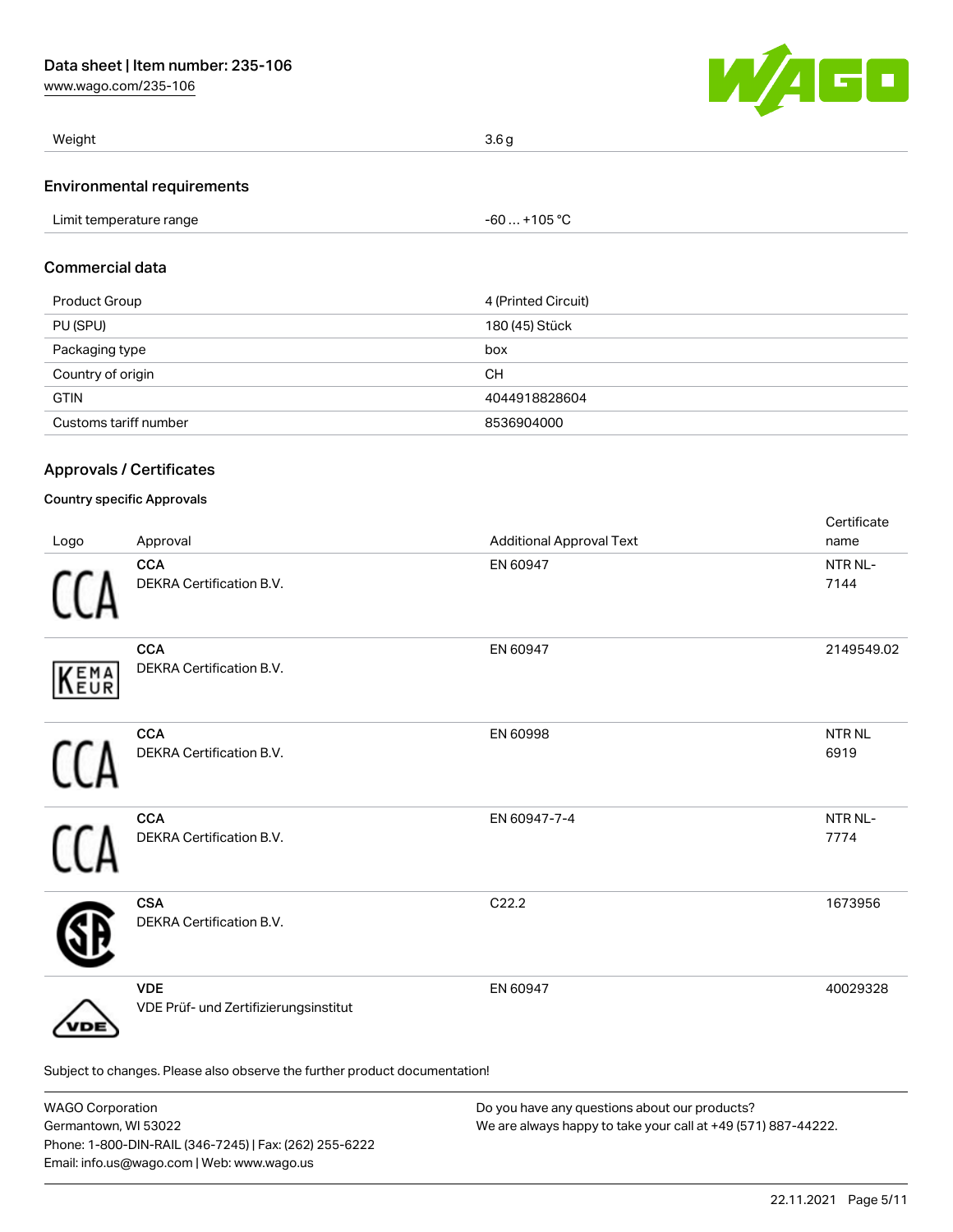50 W

#### Ship Approvals

| Logo          | Approval                                                | <b>Additional Approval Text</b> | Certificate<br>name                |
|---------------|---------------------------------------------------------|---------------------------------|------------------------------------|
| ABS           | <b>ABS</b><br>American Bureau of Shipping               | $\overline{\phantom{0}}$        | $19 -$<br>HG1869876-<br><b>PDA</b> |
| <b>BUREAU</b> | BV<br>Bureau Veritas S.A.                               | <b>IEC 60998</b>                | 11915/D0<br>BV                     |
|               | <b>DNV GL</b><br>Det Norske Veritas, Germanischer Lloyd | -                               | TAE000016Z                         |

# Optional accessories

Phone: 1-800-DIN-RAIL (346-7245) | Fax: (262) 255-6222

Email: info.us@wago.com | Web: www.wago.us

Marking accessories

|                                                 | Item no.: 210-332/381-202<br>Marking strips; as a DIN A4 sheet; MARKED; 1-16 (160x); Height of marker strip: 3 mm; Strip length 182<br>mm; Horizontal marking; Self-adhesive; white  |                                                                                                                | www.wago.com/210-332<br>/381-202 |
|-------------------------------------------------|--------------------------------------------------------------------------------------------------------------------------------------------------------------------------------------|----------------------------------------------------------------------------------------------------------------|----------------------------------|
|                                                 | Item no.: 210-332/381-206<br>Marking strips; as a DIN A4 sheet; MARKED; 33-48 (160x); Height of marker strip: 3 mm; Strip length<br>182 mm; Horizontal marking; Self-adhesive; white |                                                                                                                | www.wago.com/210-332<br>/381-206 |
|                                                 | Item no.: 210-332/381-205<br>Marking strips; as a DIN A4 sheet; MARKED; 1-32 (80x); Height of marker strip: 3 mm; Strip length 182<br>mm; Horizontal marking; Self-adhesive; white   |                                                                                                                | www.wago.com/210-332<br>/381-205 |
|                                                 | Item no.: 210-332/381-204<br>Marking strips; as a DIN A4 sheet; MARKED; 17-32 (160x); Height of marker strip: 3 mm; Strip length<br>182 mm; Horizontal marking; Self-adhesive; white |                                                                                                                | www.wago.com/210-332<br>/381-204 |
| <b>Tools</b>                                    |                                                                                                                                                                                      |                                                                                                                |                                  |
| Operating tool                                  |                                                                                                                                                                                      |                                                                                                                |                                  |
|                                                 | Item no.: 210-657<br>Operating tool; Blade: 3.5 x 0.5 mm; with a partially insulated shaft; short; multicoloured                                                                     |                                                                                                                | www.wago.com/210-657             |
|                                                 | Item no.: 210-720<br>Operating tool; Blade: 3.5 x 0.5 mm; with a partially insulated shaft; multicoloured                                                                            |                                                                                                                | www.wago.com/210-720             |
| <b>Ferrules</b>                                 |                                                                                                                                                                                      |                                                                                                                |                                  |
| Ferrule                                         |                                                                                                                                                                                      |                                                                                                                |                                  |
|                                                 | Item no.: 216-101<br>Ferrule; Sleeve for 0.5 mm <sup>2</sup> / AWG 22; uninsulated; electro-tin plated; silver-colored                                                               |                                                                                                                | www.wago.com/216-101             |
|                                                 | Subject to changes. Please also observe the further product documentation!                                                                                                           |                                                                                                                |                                  |
| <b>WAGO Corporation</b><br>Germantown, WI 53022 |                                                                                                                                                                                      | Do you have any questions about our products?<br>We are always happy to take your call at +49 (571) 887-44222. |                                  |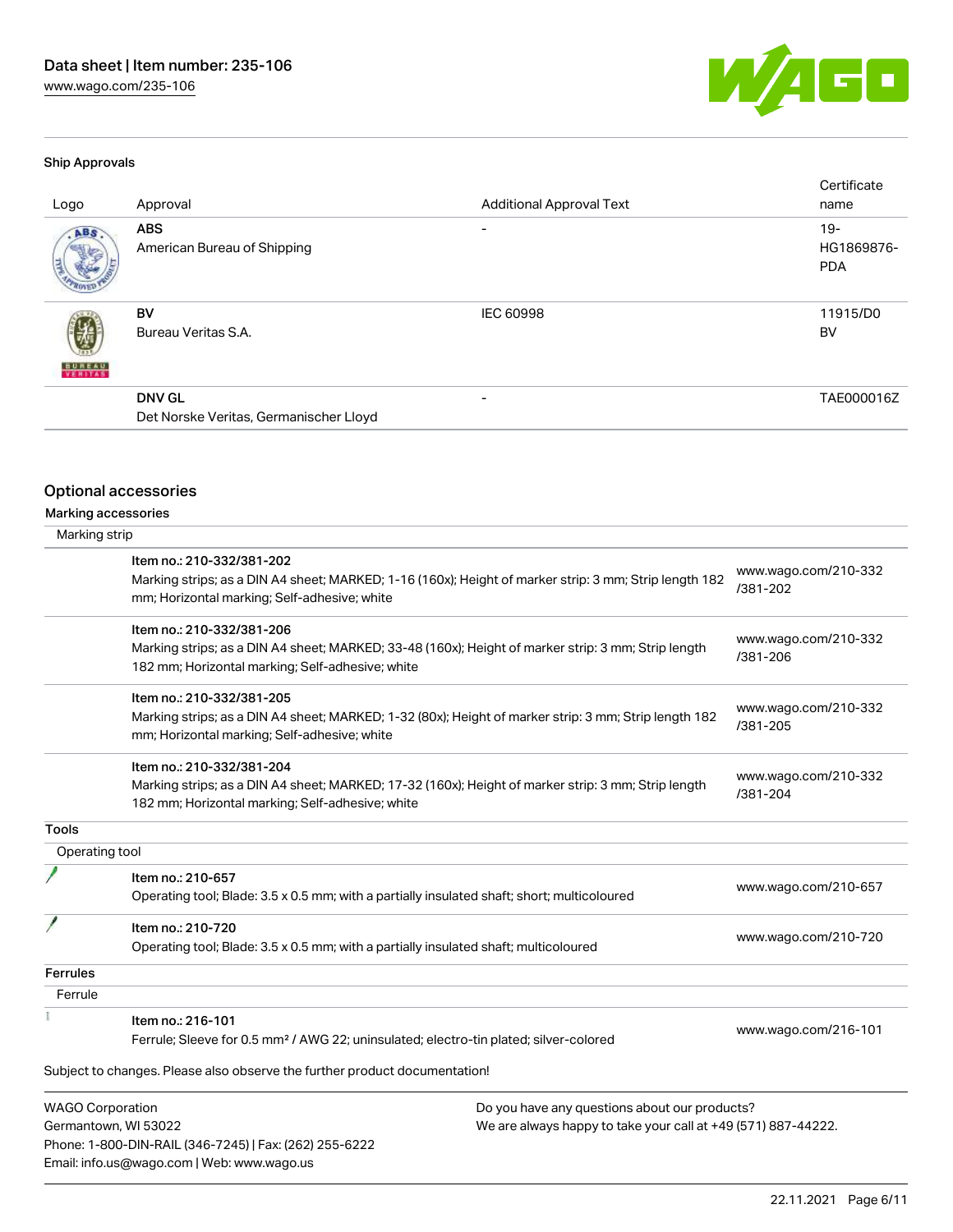# Data sheet | Item number: 235-106

[www.wago.com/235-106](http://www.wago.com/235-106)



|    | Item no.: 216-102                                                                                                                                             | www.wago.com/216-102 |
|----|---------------------------------------------------------------------------------------------------------------------------------------------------------------|----------------------|
|    | Ferrule; Sleeve for 0.75 mm <sup>2</sup> / AWG 20; uninsulated; electro-tin plated; silver-colored                                                            |                      |
| ž. | Item no.: 216-103                                                                                                                                             |                      |
|    | Ferrule; Sleeve for 1 mm <sup>2</sup> / AWG 18; uninsulated; electro-tin plated                                                                               | www.wago.com/216-103 |
|    | Item no.: 216-123                                                                                                                                             |                      |
|    | Ferrule; Sleeve for 1 mm <sup>2</sup> / AWG 18; uninsulated; electro-tin plated; silver-colored                                                               | www.wago.com/216-123 |
|    | Item no.: 216-122                                                                                                                                             | www.wago.com/216-122 |
|    | Ferrule; Sleeve for 0.75 mm <sup>2</sup> / AWG 20; uninsulated; electro-tin plated; silver-colored                                                            |                      |
|    | Item no.: 216-142                                                                                                                                             |                      |
|    | Ferrule; Sleeve for 0.75 mm <sup>2</sup> / 18 AWG; uninsulated; electro-tin plated; electrolytic copper; gastight<br>crimped; acc. to DIN 46228, Part 1/08.92 | www.wago.com/216-142 |
|    | Item no.: 216-132                                                                                                                                             |                      |
|    | Ferrule; Sleeve for 0.34 mm <sup>2</sup> / AWG 24; uninsulated; electro-tin plated                                                                            | www.wago.com/216-132 |
|    | Item no.: 216-121                                                                                                                                             |                      |
|    | Ferrule; Sleeve for 0.5 mm <sup>2</sup> / AWG 22; uninsulated; electro-tin plated; silver-colored                                                             | www.wago.com/216-121 |
|    | Item no.: 216-143                                                                                                                                             |                      |
|    | Ferrule; Sleeve for 1 mm <sup>2</sup> / AWG 18; uninsulated; electro-tin plated; electrolytic copper; gastight                                                | www.wago.com/216-143 |
|    | crimped; acc. to DIN 46228, Part 1/08.92                                                                                                                      |                      |
|    | Item no.: 216-131                                                                                                                                             | www.wago.com/216-131 |
|    | Ferrule; Sleeve for 0.25 mm <sup>2</sup> / AWG 24; uninsulated; electro-tin plated; silver-colored                                                            |                      |
|    | Item no.: 216-141                                                                                                                                             |                      |
|    | Ferrule; Sleeve for 0.5 mm <sup>2</sup> / 20 AWG; uninsulated; electro-tin plated; electrolytic copper; gastight<br>crimped; acc. to DIN 46228, Part 1/08.92  | www.wago.com/216-141 |
|    | Item no.: 216-152                                                                                                                                             |                      |
|    | Ferrule; Sleeve for 0.34 mm <sup>2</sup> / AWG 24; uninsulated; electro-tin plated                                                                            | www.wago.com/216-152 |
| ۸  | Item no.: 216-203                                                                                                                                             |                      |
|    | Ferrule; Sleeve for 1 mm <sup>2</sup> / AWG 18; insulated; electro-tin plated; red                                                                            | www.wago.com/216-203 |
|    | Item no.: 216-202                                                                                                                                             |                      |
|    | Ferrule; Sleeve for 0.75 mm <sup>2</sup> / 18 AWG; insulated; electro-tin plated; gray                                                                        | www.wago.com/216-202 |
|    | Item no.: 216-151                                                                                                                                             |                      |
|    | Ferrule; Sleeve for 0.25 mm <sup>2</sup> / AWG 24; uninsulated; electro-tin plated                                                                            | www.wago.com/216-151 |
|    | Item no.: 216-201                                                                                                                                             |                      |
|    | Ferrule; Sleeve for 0.5 mm <sup>2</sup> / 20 AWG; insulated; electro-tin plated; white                                                                        | www.wago.com/216-201 |
|    | Item no.: 216-223                                                                                                                                             |                      |
|    | Ferrule; Sleeve for 1 mm <sup>2</sup> / AWG 18; insulated; electro-tin plated; red                                                                            | www.wago.com/216-223 |
|    | Item no.: 216-241                                                                                                                                             |                      |
|    | Ferrule; Sleeve for 0.5 mm <sup>2</sup> / 20 AWG; insulated; electro-tin plated; electrolytic copper; gastight                                                | www.wago.com/216-241 |
|    | crimped; acc. to DIN 46228, Part 4/09.90; white                                                                                                               |                      |
|    | Item no.: 216-242                                                                                                                                             |                      |

Subject to changes. Please also observe the further product documentation!

WAGO Corporation Germantown, WI 53022 Phone: 1-800-DIN-RAIL (346-7245) | Fax: (262) 255-6222 Email: info.us@wago.com | Web: www.wago.us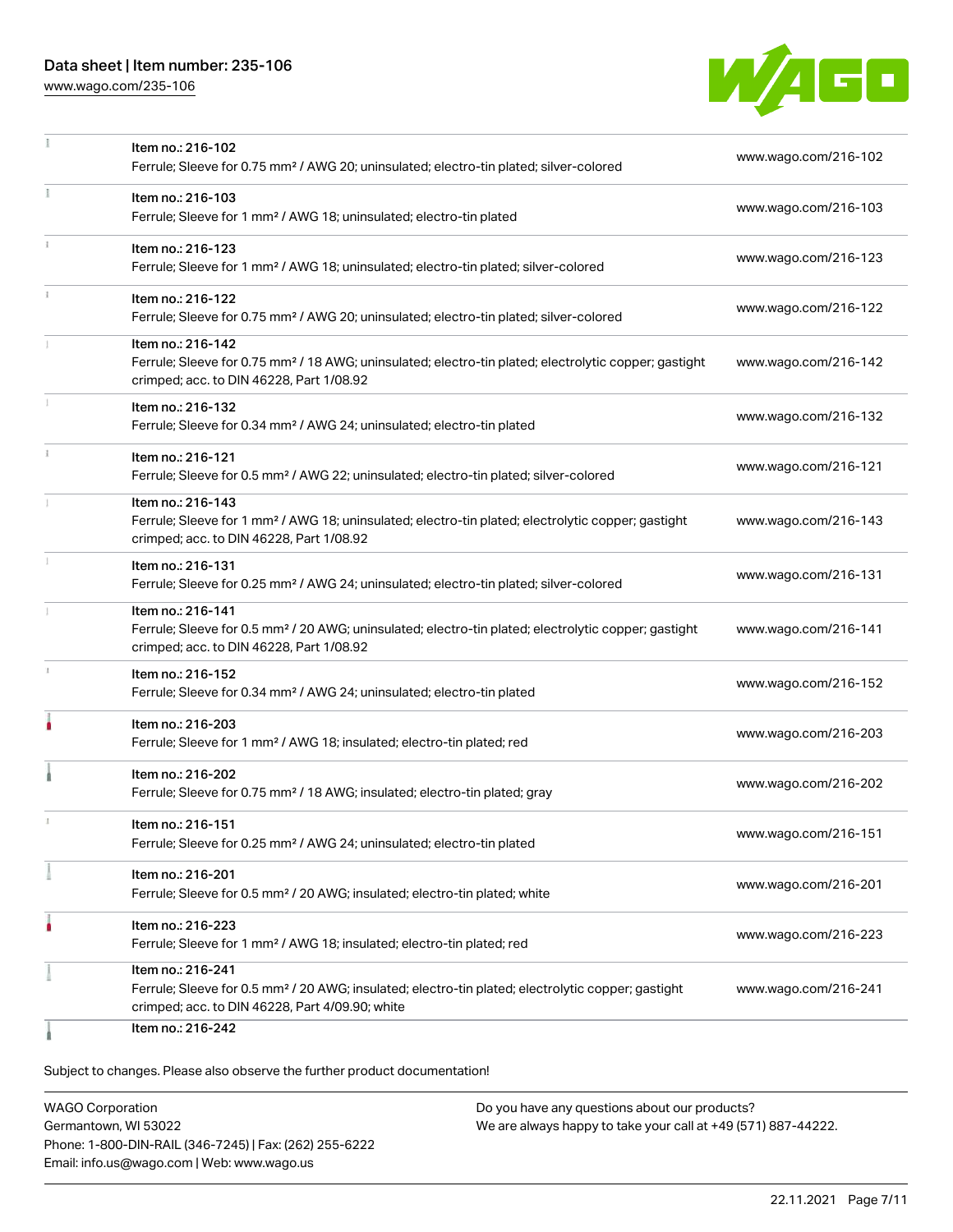

| Ferrule; Sleeve for 0.75 mm <sup>2</sup> / 18 AWG; insulated; electro-tin plated; electrolytic copper; gastight<br>crimped; acc. to DIN 46228, Part 4/09.90; gray                                       | www.wago.com/216-242 |
|---------------------------------------------------------------------------------------------------------------------------------------------------------------------------------------------------------|----------------------|
| Item no.: 216-222<br>Ferrule; Sleeve for 0.75 mm <sup>2</sup> / 18 AWG; insulated; electro-tin plated; gray                                                                                             | www.wago.com/216-222 |
| Item no.: 216-221<br>Ferrule; Sleeve for 0.5 mm <sup>2</sup> / 20 AWG; insulated; electro-tin plated; white                                                                                             | www.wago.com/216-221 |
| Item no.: 216-243<br>Ferrule; Sleeve for 1 mm <sup>2</sup> / AWG 18; insulated; electro-tin plated; electrolytic copper; gastight crimped; www.wago.com/216-243<br>acc. to DIN 46228, Part 4/09.90; red |                      |
| Item no.: 216-263<br>Ferrule; Sleeve for 1 mm <sup>2</sup> / AWG 18; insulated; electro-tin plated; electrolytic copper; gastight crimped; www.wago.com/216-263<br>acc. to DIN 46228, Part 4/09.90; red |                      |
| Item no.: 216-262<br>Ferrule; Sleeve for 0.75 mm <sup>2</sup> / 18 AWG; insulated; electro-tin plated; electrolytic copper; gastight<br>crimped; acc. to DIN 46228, Part 4/09.90; gray                  | www.wago.com/216-262 |
| Item no.: 216-301<br>Ferrule; Sleeve for 0.25 mm <sup>2</sup> / AWG 24; insulated; electro-tin plated; yellow                                                                                           | www.wago.com/216-301 |
| Item no.: 216-321<br>Ferrule; Sleeve for 0.25 mm <sup>2</sup> / AWG 24; insulated; electro-tin plated; yellow                                                                                           | www.wago.com/216-321 |
| Item no.: 216-322<br>Ferrule; Sleeve for 0.34 mm <sup>2</sup> / 22 AWG; insulated; electro-tin plated; green                                                                                            | www.wago.com/216-322 |
| Item no.: 216-302<br>Ferrule; Sleeve for 0.34 mm <sup>2</sup> / 22 AWG; insulated; electro-tin plated; light turquoise                                                                                  | www.wago.com/216-302 |

# Downloads Documentation

# Additional Information

| Technical explanations | 2019 Apr 3 | pdf<br>2.0 MB   | Download |
|------------------------|------------|-----------------|----------|
|                        |            | pdf<br>125.0 kB | Download |

# CAD files

| CAD data                                                                   |                                               |          |  |  |
|----------------------------------------------------------------------------|-----------------------------------------------|----------|--|--|
| 2D/3D Models 235-106                                                       | <b>URL</b>                                    | Download |  |  |
| <b>CAE data</b>                                                            |                                               |          |  |  |
| EPLAN Data Portal 235-106                                                  | URL                                           | Download |  |  |
| Subject to changes. Please also observe the further product documentation! |                                               |          |  |  |
| <b>WAGO Corporation</b>                                                    | Do you have any questions about our products? |          |  |  |

Germantown, WI 53022 Phone: 1-800-DIN-RAIL (346-7245) | Fax: (262) 255-6222 Email: info.us@wago.com | Web: www.wago.us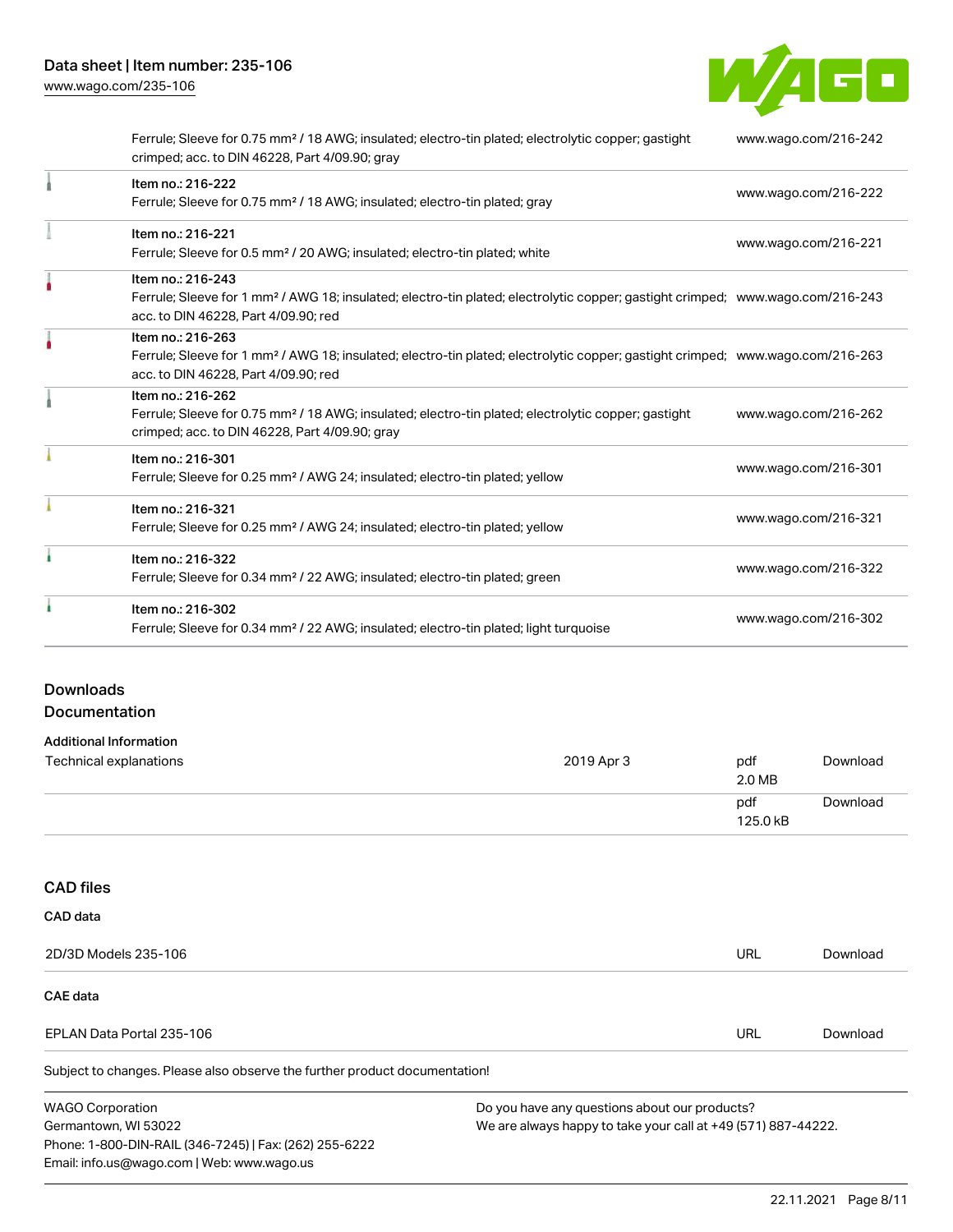ZUKEN Portal 235-106 URL [Download](https://www.wago.com/global/d/Zuken_URLS_235-106)

#### PCB Design

Symbol and Footprint 235-106 CAx data for your PCB design, consisting of "schematic symbols and PCB footprints", allow easy integration of the WAGO component into your development environment.

#### Supported formats:

- $\blacksquare$ Accel EDA 14 & 15
- $\blacksquare$ Altium 6 to current version
- $\blacksquare$ Cadence Allegro
- П **DesignSpark**
- $\blacksquare$ Eagle Libraries
- $\blacksquare$ KiCad
- $\blacksquare$ Mentor Graphics BoardStation
- $\blacksquare$ Mentor Graphics Design Architect
- $\blacksquare$ Mentor Graphics Design Expedition 99 and 2000
- $\blacksquare$ OrCAD 9.X PCB and Capture
- $\blacksquare$ PADS PowerPCB 3, 3.5, 4.X, and 5.X
- $\blacksquare$ PADS PowerPCB and PowerLogic 3.0
- $\blacksquare$ PCAD 2000, 2001, 2002, 2004, and 2006
- $\blacksquare$ Pulsonix 8.5 or newer
- $\blacksquare$ STL
- $\blacksquare$ 3D STEP
- $\blacksquare$ TARGET 3001!
- П View Logic ViewDraw
- П Quadcept
- $\blacksquare$ Zuken CadStar 3 and 4
- $\blacksquare$ Zuken CR-5000 and CR-8000

PCB Component Libraries (EDA), PCB CAD Library Ultra Librarian

# Environmental Product Compliance

### Compliance Search

Environmental Product Compliance 235-106

Subject to changes. Please also observe the further product documentation!

WAGO Corporation Germantown, WI 53022 Phone: 1-800-DIN-RAIL (346-7245) | Fax: (262) 255-6222 Email: info.us@wago.com | Web: www.wago.us

Do you have any questions about our products? We are always happy to take your call at +49 (571) 887-44222.



URL [Download](https://www.wago.com/global/d/UltraLibrarian_URLS_235-106)

URL [Download](https://www.wago.com/global/d/ComplianceLinkMediaContainer_235-106)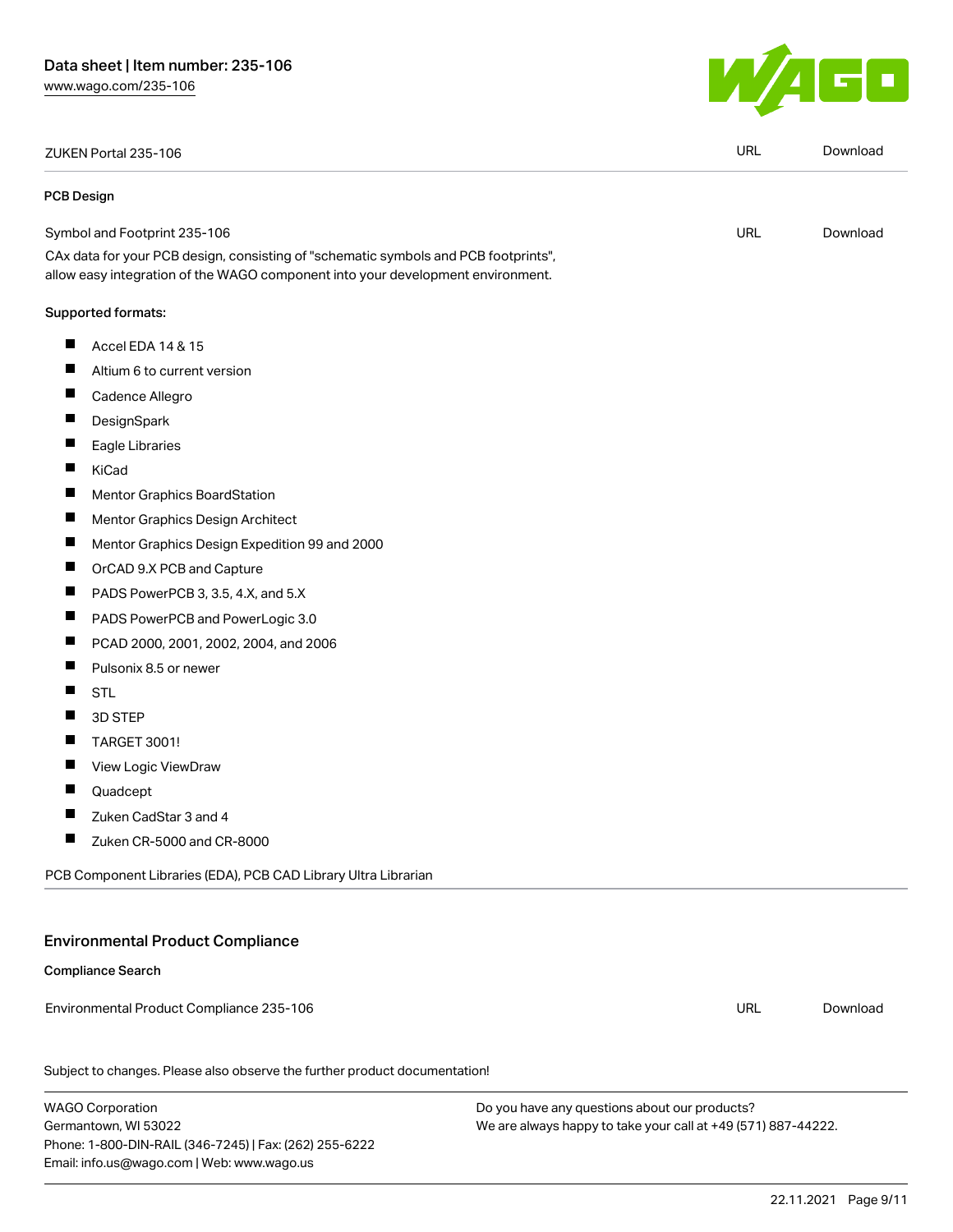

PCB terminal block; push-button; 1.5 mm²; Pin spacing 3.81 mm; 6-pole; Push-in CAGE CLAMP®; 1,50 mm²; orange

#### Installation Notes

Conductor termination





Insert/remove fine-stranded conductors



Insert solid conductors via push-in termination.

Inserting/removing fine-stranded conductors via push-button.

### Installation



with ferrules via push-button.

Combining 1- and 2-conductor terminal blocks with different pin spacing.

#### **Testing**

Subject to changes. Please also observe the further product documentation!

WAGO Corporation Germantown, WI 53022 Phone: 1-800-DIN-RAIL (346-7245) | Fax: (262) 255-6222 Email: info.us@wago.com | Web: www.wago.us